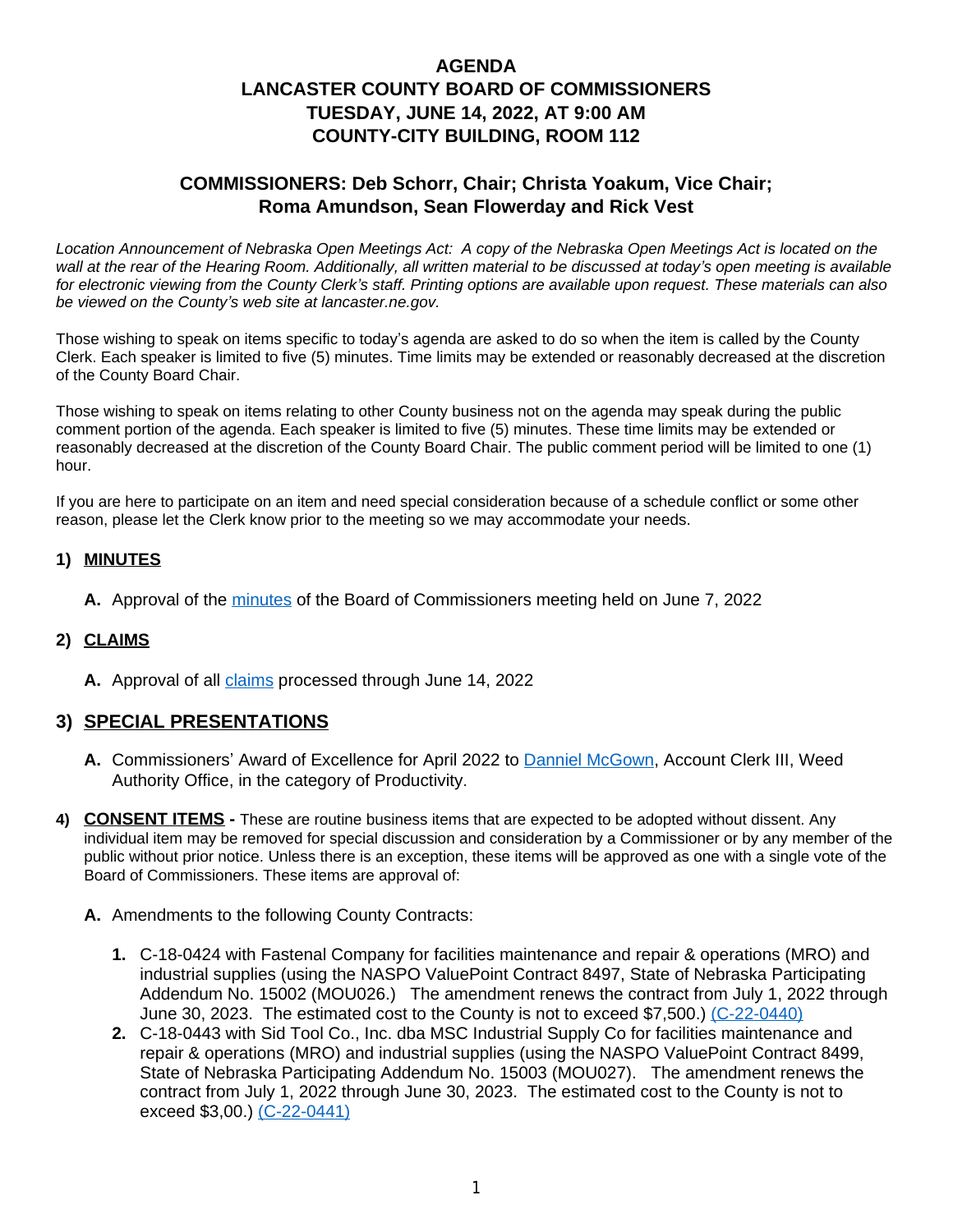- **3.** C-18-0642 with Striv AV LLC for the annual supply of household miscellaneous batteries. (Quote No. 5909. The amendment increases the County's maximum expenditure by \$500 for the remainder of the current term with the revised the cost to County not to exceed \$3,500.) [\(C-22-0439\)](https://www.lancaster.ne.gov/DocumentCenter/View/14177/C-22-0439-PDF-)
- **4.** C-21-0380 with Keefe Commissary Network for a price increase on the County Corrections Commissary Services (Bid No. 21-079). [\(C-22-0443\)](https://www.lancaster.ne.gov/DocumentCenter/View/14181/C-22-0443-PDF-)
- **B.** Right-of-way contracts with the following:
	- **1.** Darlis K. Porter, South 134th and Pine Lake Road, in the amount of \$1,675. (Project 21-42 / Q-110 [\(C-22-0446\)](https://www.lancaster.ne.gov/DocumentCenter/View/14158/C-22-0446-PDF-)
	- **2.** [Nathaniel L. Grant Irrevocable Trust,](https://www.lancaster.ne.gov/DocumentCenter/View/14158/C-22-0446-PDF-) [Northwest 48th Street and West Branched Oak Road,](https://www.lancaster.ne.gov/DocumentCenter/View/14158/C-22-0446-PDF-) [in the](https://www.lancaster.ne.gov/DocumentCenter/View/14158/C-22-0446-PDF-)  [amount of \\$775. \(Project 21-22 -C300\)](https://www.lancaster.ne.gov/DocumentCenter/View/14158/C-22-0446-PDF-) [\(C-22-0447\)](https://www.lancaster.ne.gov/DocumentCenter/View/14159/C-22-0447-PDF-)
- **C.** [Change Order](https://www.lancaster.ne.gov/DocumentCenter/View/14159/C-22-0447-PDF-) [#1 to County Contract C-22-0216 with Constructors Inc., to extend the project](https://www.lancaster.ne.gov/DocumentCenter/View/14159/C-22-0447-PDF-)  [completion date.](https://www.lancaster.ne.gov/DocumentCenter/View/14159/C-22-0447-PDF-) [\(C-22-0445\)](https://www.lancaster.ne.gov/DocumentCenter/View/14157/C-22-0445-PDF-)
- **D.** [Setting the following public hearings](https://www.lancaster.ne.gov/DocumentCenter/View/14157/C-22-0445-PDF-) [at 9:00 a.m.,](https://www.lancaster.ne.gov/DocumentCenter/View/14157/C-22-0445-PDF-) [in Room 112 of the County-City Building \(555 S. 10](https://www.lancaster.ne.gov/DocumentCenter/View/14157/C-22-0445-PDF-)<sup>[th](https://www.lancaster.ne.gov/DocumentCenter/View/14157/C-22-0445-PDF-)</sup>) [Street, Lincoln, NE\) as follows:](https://www.lancaster.ne.gov/DocumentCenter/View/14157/C-22-0445-PDF-)
	- **1.** [Tuesday, June 21, 2022 to amend the appropriations for the County/City Property Management](https://www.lancaster.ne.gov/DocumentCenter/View/14157/C-22-0445-PDF-)  [Fund.](https://www.lancaster.ne.gov/DocumentCenter/View/14157/C-22-0445-PDF-)
	- **2.** [Tuesday, June 28, 2022 on](https://www.lancaster.ne.gov/DocumentCenter/View/14157/C-22-0445-PDF-) [Text Amendment 22002, Enforcement Revocation and Cancellation of](https://www.lancaster.ne.gov/DocumentCenter/View/14157/C-22-0445-PDF-)  [Special Permits of the Lancaster County Zoning Regulations.](https://www.lancaster.ne.gov/DocumentCenter/View/14157/C-22-0445-PDF-)
	- **3.** [Tuesday, June 28, 2022 on Miscellaneous 22007, request to vacate Eden Acres Addition final plat,](https://www.lancaster.ne.gov/DocumentCenter/View/14157/C-22-0445-PDF-)  [on 4770 Agnew Road.](https://www.lancaster.ne.gov/DocumentCenter/View/14157/C-22-0445-PDF-)

### **5) [PUBLIC HEARING](https://www.lancaster.ne.gov/DocumentCenter/View/14157/C-22-0445-PDF-)**

**A.** [Regarding a](https://www.lancaster.ne.gov/DocumentCenter/View/14157/C-22-0445-PDF-) [request from the Director of Building and Safety to revoke](https://www.lancaster.ne.gov/DocumentCenter/View/14157/C-22-0445-PDF-) [Special Permit No. 17027](https://www.lancaster.ne.gov/DocumentCenter/View/14164/Special-Permit--17027-PDF-) by rescinding County Resolution No. R-17-0068, Tallgrass Hills Community Unit Plan on property generally located at Southwest 98th Street and West Yankee Hill Road. (See correlating Item 6A)

## **6) NEW BUSINESS:**

- **A.** Resolution in the matter of rescinding County Resolution No. R-17-0068, which granted Special Permit No. 17027, Community Unit Plan on property generally located at Southwest 98th Street and West Yankee Hill Road. [\(R-22-0040\)](https://www.lancaster.ne.gov/DocumentCenter/View/14162/R-22-0040-PDF-)
- **B.** [Resolution certifying proper completion of county structures C005545810 and C005516825 to the State](https://www.lancaster.ne.gov/DocumentCenter/View/14162/R-22-0040-PDF-) [of Nebraska, Department of Transportation pursuant to the County Bridge Match Program Agreement,](https://www.lancaster.ne.gov/DocumentCenter/View/14162/R-22-0040-PDF-)  [County Contract C-20-0184.](https://www.lancaster.ne.gov/DocumentCenter/View/14162/R-22-0040-PDF-) [\(R-22-0041\)](https://www.lancaster.ne.gov/DocumentCenter/View/14163/R-22-0041-PDF-)
- **C.** Designation of Jeff Kimble as County Purchasing Agent, effective May 31, 2022.
- **D.** Interlocal Agreement between Lancaster County, City of Lincoln, and Lincoln Airport Authority to allow Lincoln Airport Authority to offer financial incentives to airlines in the form of Minimum Revenue Guarantees. Lancaster County grants \$1,500,000 in American Rescue Plan Act (ARPA) funds to Lincoln Airport Authority. [\(C-22-0434\)](https://www.lancaster.ne.gov/DocumentCenter/View/14172/C-22-0434-PDF-)
- **E.** Agreement with the Nebraska Administrative Office of the Courts & Probation for two probation officers [to provide presentence investigation report services. The County will pay up to \\$66,623 for the](https://www.lancaster.ne.gov/DocumentCenter/View/14172/C-22-0434-PDF-)  [services. \(The term of the agreement is July 1, 2022 through June 30, 2023.\)](https://www.lancaster.ne.gov/DocumentCenter/View/14172/C-22-0434-PDF-) [\(C-22-0442\)](https://www.lancaster.ne.gov/DocumentCenter/View/14180/C-22-0442-PDF-)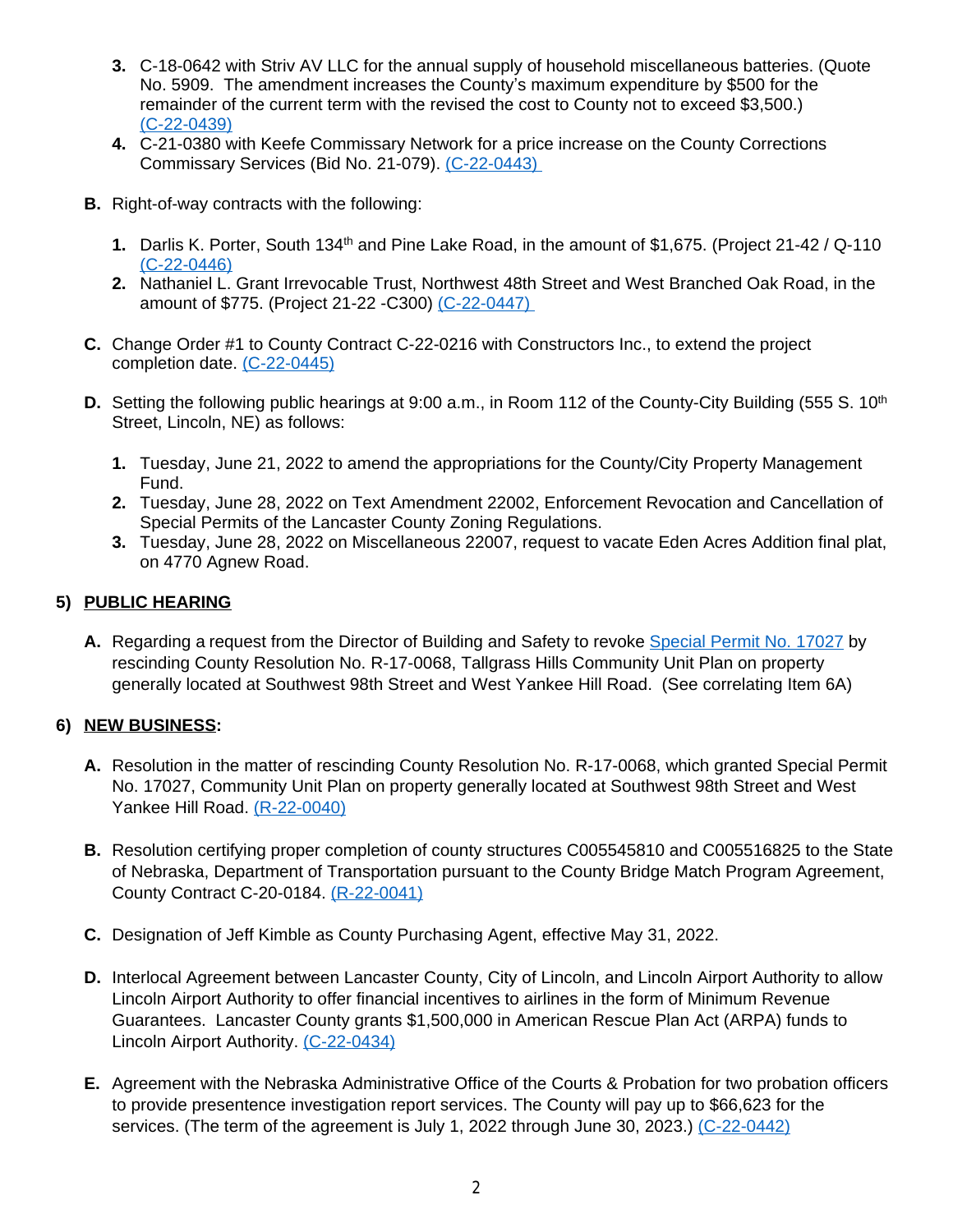- **F.** Agreement with the Nebraska Commission for the Blind and Visually Impaired for the Lancaster County Records Management Department to serve as a training site. Term of the agreement is June 20, 2022 through July 29, 2022. [\(C-22-0433\)](https://www.lancaster.ne.gov/DocumentCenter/View/14171/C-22-0433-PDF-)
- **G.** Grant contracts (using ARPA (American Rescue Plan Act) funds for the term of March 1, 2022, through June 30, 2026) with the following:
	- **1.** Catholic Social Services in the amount of \$226,000 [\(C-22-0429\)](https://www.lancaster.ne.gov/DocumentCenter/View/14167/C-22-0429-PDF-)
	- **2.** [Cultural Center of Lincoln in the amount of \\$3,500,000](https://www.lancaster.ne.gov/DocumentCenter/View/14167/C-22-0429-PDF-) [\(C-22-0430\)](https://www.lancaster.ne.gov/DocumentCenter/View/14168/C-22-0430-PDF-)
	- **3.** HopeSpoke in the amount of \$70,000 [\(C-22-0431\)](https://www.lancaster.ne.gov/DocumentCenter/View/14169/C-22-0431-PDF-)
- **H.** Grant awards and sub-awards (using the Nebraska Commission on Law Enforcement and Criminal Justice Community-based Juvenile Services Aid Grant for the term of July 1, 2022, through June 30, 2023) with the following:
	- **1.** Donald P Belau PhD for the Crisis Response program in the amount of \$6,000 [\(C-22-0435\)](https://www.lancaster.ne.gov/DocumentCenter/View/14173/C-22-0435-PDF-)
	- **2.** HopeSpoke for the Diversion Evaluation program in the amount of \$5,605 [\(C-22-0436\)](https://www.lancaster.ne.gov/DocumentCenter/View/14174/C-22-0436-PDF-)
- **I.** [Designate](https://www.lancaster.ne.gov/DocumentCenter/View/14174/C-22-0436-PDF-) **[Array Environmental, Inc.](https://www.lancaster.ne.gov/DocumentCenter/View/14185/Array-Environmental-Inc-PDF-)** to receive reimbursement from the Nebraska Department of Environmental Quality for remedial action taken concerning underground storage tanks and petroleum release at the Lancaster Patrol Station located at 14775 5th Street in Raymond, NE. The reimbursement amount is \$26,101.69.
- **J.** Recommendation from the Purchasing Agent and County Engineer to award a contract to Dynamic Dirtworks & Demolition LLC for channel repair of Concrete Box Culvert M-73 in the amount of \$65,424. (Project 21-56, Bid 22-137) [\(B-22-137\)](https://www.lancaster.ne.gov/DocumentCenter/View/14165/B-22-137-PDF-)
- **K.** [Recommendation from the Purchasing Agent and County Engineer to award and execute a purchase](https://www.lancaster.ne.gov/DocumentCenter/View/14165/B-22-137-PDF-)  [order to Ace Eaton Metals for three \(3\) culverts in the amount of \\$89,417.20.](https://www.lancaster.ne.gov/DocumentCenter/View/14165/B-22-137-PDF-) [\(Bid 22-111\)](https://www.lancaster.ne.gov/DocumentCenter/View/14165/B-22-137-PDF-) [\(C-22-0437\)](https://www.lancaster.ne.gov/DocumentCenter/View/14175/C-22-0437-PDF-)
- **L.** [Recommendation from the Purchasing Agent and County Engineer to award and execute a purchase](https://www.lancaster.ne.gov/DocumentCenter/View/14175/C-22-0437-PDF-)  [order for two \(2\) culverts to Lincoln Winwater Works Company in the amount of \\$17,410. \(Bid 22-111\)](https://www.lancaster.ne.gov/DocumentCenter/View/14175/C-22-0437-PDF-) [\(C-22-0438\)](https://www.lancaster.ne.gov/DocumentCenter/View/14176/C-22-0438-PDF-)
- **M.** An easement with the City of Lincoln to allow public access over land generally located South of the intersection of Southwest 40th Street and West O Street. There is no cost to the County. [\(C-22-0432\)](https://www.lancaster.ne.gov/DocumentCenter/View/14170/C-22-0432-PDF-)
- **7) [PUBLIC COMMENT:](https://www.lancaster.ne.gov/DocumentCenter/View/14170/C-22-0432-PDF-)** [Those wishing to speak on items relating to County business not on the agenda may](https://www.lancaster.ne.gov/DocumentCenter/View/14170/C-22-0432-PDF-)  [do so at this time.](https://www.lancaster.ne.gov/DocumentCenter/View/14170/C-22-0432-PDF-)

#### **8) [ANNOUNCEMENTS:](https://www.lancaster.ne.gov/DocumentCenter/View/14170/C-22-0432-PDF-)**

- **A.** [The Lancaster County Board of Commissioners will hold a staff meeting, including budget hearings, on](https://www.lancaster.ne.gov/DocumentCenter/View/14170/C-22-0432-PDF-)  [Thursday, June](https://www.lancaster.ne.gov/DocumentCenter/View/14170/C-22-0432-PDF-) [16, 2022, at 8:30 a.m., in Room 112 of the County-City Building \(555 S. 10th Street,](https://www.lancaster.ne.gov/DocumentCenter/View/14170/C-22-0432-PDF-)  [Lincoln\).](https://www.lancaster.ne.gov/DocumentCenter/View/14170/C-22-0432-PDF-)
- **B.** [The Lancaster County Board of Commissioners will hold its next regular meeting on Tuesday,](https://www.lancaster.ne.gov/DocumentCenter/View/14170/C-22-0432-PDF-) [June 21,](https://www.lancaster.ne.gov/DocumentCenter/View/14170/C-22-0432-PDF-)  [2022, at 9:00 a.m., with the Board of Equalization](https://www.lancaster.ne.gov/DocumentCenter/View/14170/C-22-0432-PDF-) [immediately following,](https://www.lancaster.ne.gov/DocumentCenter/View/14170/C-22-0432-PDF-) [in Room 112 of the County-](https://www.lancaster.ne.gov/DocumentCenter/View/14170/C-22-0432-PDF-)[City Building \(555 S. 10th Street, Lincoln\).](https://www.lancaster.ne.gov/DocumentCenter/View/14170/C-22-0432-PDF-)
- **C.** [County Commissioners can be reached at 402-441-7447 or](https://www.lancaster.ne.gov/DocumentCenter/View/14170/C-22-0432-PDF-) [commish@lancaster.ne.gov](mailto:commish@lancaster.ne.gov).